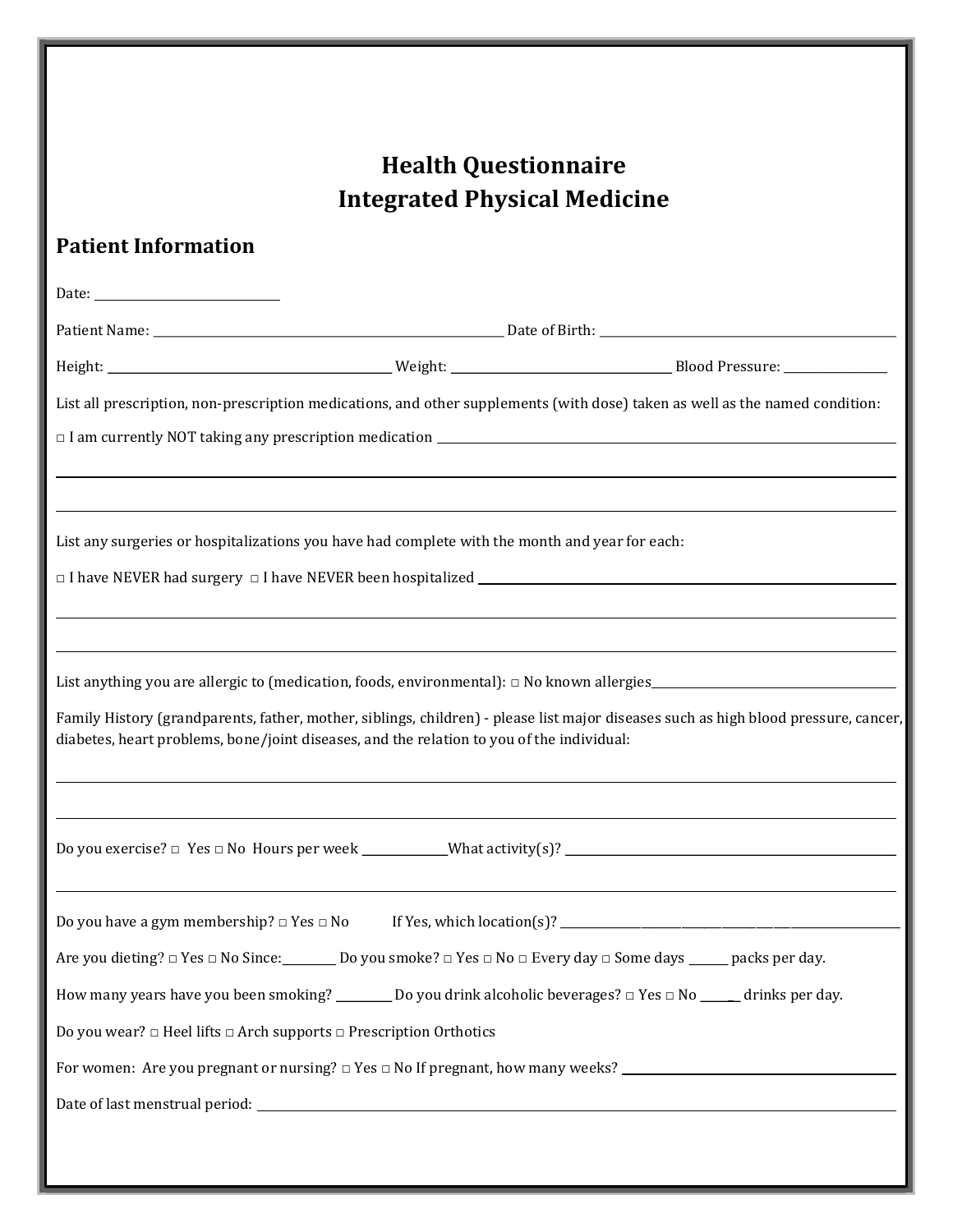## Medical History

Describe the reason(s) for your doctor visit today:

|                                                                                              | ,我们也不会有什么?""我们的人,我们也不会有什么?""我们的人,我们也不会有什么?""我们的人,我们也不会有什么?""我们的人,我们也不会有什么?""我们的人                                                                                                                   |
|----------------------------------------------------------------------------------------------|----------------------------------------------------------------------------------------------------------------------------------------------------------------------------------------------------|
|                                                                                              | Are you here because of an accident? ____________________________What type? __________________________________                                                                                     |
|                                                                                              | When did your symptoms start? ____________________________How did your symptoms begin? ___________________                                                                                         |
|                                                                                              | How often do you experience symptoms? (Circle one) Constantly Frequently Occasionally Intermittently                                                                                               |
|                                                                                              | Describe your symptoms? (Circle all that apply) Sharp Dull Ache Numbing Burning Tingling Stabbing Shooting                                                                                         |
| Are your symptoms? (Circle one) Getting better Staying the same                              | Getting worse                                                                                                                                                                                      |
|                                                                                              |                                                                                                                                                                                                    |
|                                                                                              |                                                                                                                                                                                                    |
|                                                                                              | ,我们也不会有什么。""我们的人,我们也不会有什么?""我们的人,我们也不会有什么?""我们的人,我们也不会有什么?""我们的人,我们也不会有什么?""我们的人                                                                                                                   |
|                                                                                              |                                                                                                                                                                                                    |
|                                                                                              |                                                                                                                                                                                                    |
|                                                                                              |                                                                                                                                                                                                    |
|                                                                                              |                                                                                                                                                                                                    |
| <b>History of Treatment</b>                                                                  |                                                                                                                                                                                                    |
|                                                                                              |                                                                                                                                                                                                    |
|                                                                                              |                                                                                                                                                                                                    |
| Have you seen a Chiropractor or Physical Therapist or Massage Therapist before? __ Yes __ No |                                                                                                                                                                                                    |
|                                                                                              | If you have you seen another doctor for these symptoms, please indicate name and type of medical provider:                                                                                         |
|                                                                                              | ,我们也不会有什么。""我们的人,我们也不会有什么?""我们的人,我们也不会有什么?""我们的人,我们也不会有什么?""我们的人,我们也不会有什么?""我们的人<br>In the past 6-12 months, have you had either an x-ray or MRI or CT scan? ____Yes _____No Region: _____________ |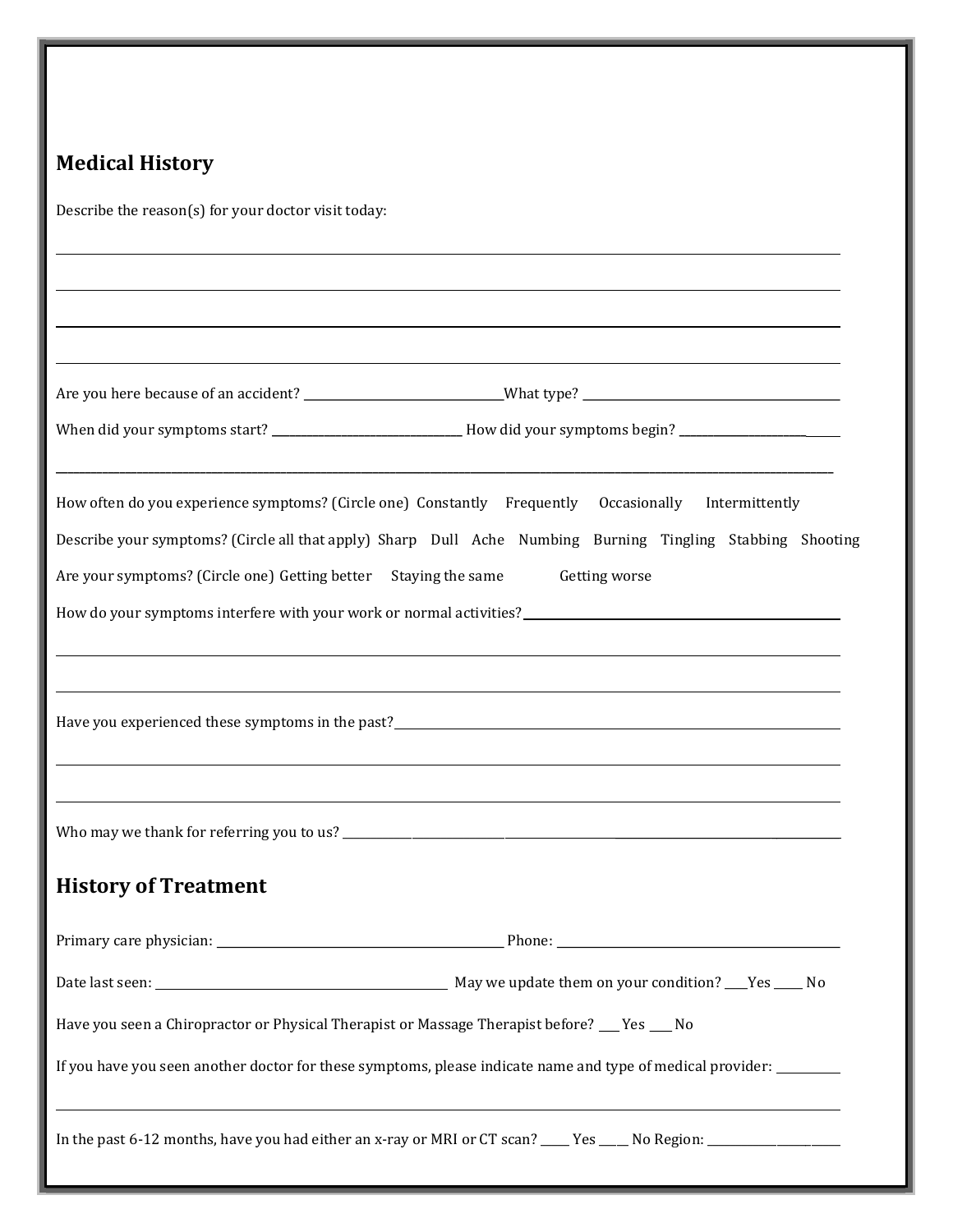## Description of Condition

Mark any area(s) of discomfort with the following key:

A =Ache N =Numbness B = Burning  $T$  = Tingling S = Stiffness O = Other



Left

**Back** 

Front

Right

On a scale of 1 to 10 how intense are your symptoms RIGHT NOW? Not intense  $\mathcal{O} \mathcal{O} \mathcal{O} \mathcal{O} \mathcal{O} \mathcal{O} \mathcal{O} \mathcal{O} \mathcal{O}$  Unbearable

On a scale of 1 to 10 how intense are your symptoms AT REST? Not intense Unbearable

On a scale of 1 to 10 how intense are your symptoms WITH ACTIVITY? Not intense  $\mathcal{O} \mathcal{O} \otimes \mathcal{O} \otimes \mathcal{O} \otimes \mathcal{O}$  Unbearable